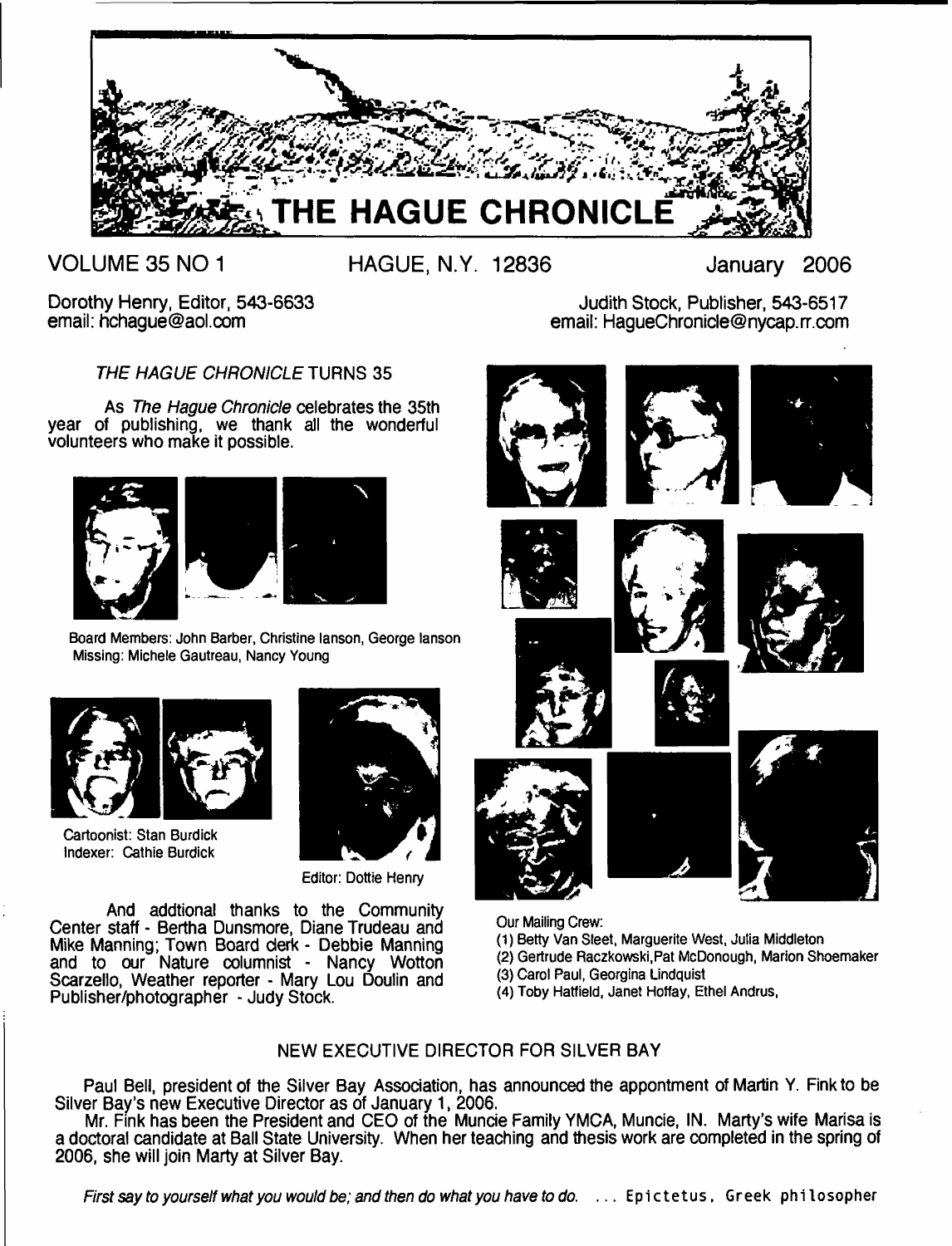-2-

HAPPY NEW YEAR ALL!! Just a reminder that the Hague Senior Citizens Club will be meeting again on Tuesday, January 24th, 1:30 PM at the Community Center.

Candice Kelly, Director of the Warren County Office of the Aging, has arranged for our guest speaker to be Candy Whitehead, a representative from EPIC (The NYS Elderly Pharmaceutical Insurance Coverage Program) to explain for us in detail the new MEDICARE PART D Drug Insurance Program which became effective in January 2006.

We extend an invitation to all you Seniors who may still be seeking answers to your questions on this important topic to join us. Refreshments will be served following the meeting. ... mp

#### SURVIVAL KITS AVAILABLE TO SENIORS

The Warren County Citizens Corps is putting together "survival kits" for senior citizens in Warren County. The kits include hats, mittens, batteries, cereal bars, bottled water and a small first-aid kit, just to name a few.

The kits are designed for seniors who don't live dose to town and may not be able to get to the store to buy necessities during a snow or ice storm.

For more information, contact Corps Chairwoman Cindy Hatin at 793-2365.

#### FREE TAX PREPARATION

Available to all area communities, the Hague Chamber of Commerce is pleased to announce that the Hague Community Center is the new local site of the AARP Foundation Tax-Aide program.

The AARP Tax-Aide Program is the nation's largest free, volunteer-run tax counseling and preparation service available to taxpayers with lowand middle-income, with spedal attention to those age 60 and older. Over 2,000 AARP Tax-Aide volunteers, trained in cooperation with the Internal Revenue Service (IRS), now help over 1.94 million taxpayers file their federal, state, and local tax returns each year at over 8,000 AARP Tax-Aide sites nationwide.

AARP Tax-Aide helps taxpayers file their personal income tax returns. Volunteers are trained to assist in filing basic tax forms and schedules, induding the 1040, 1040A and 1040EZ. Taxpayers with complex tax returns are advised to seek paid tax assistance.

The AARP Tax-Aide from February 1 to April 15 indudes:

• Free face-to-face tax counseling and preparation.

• Free electronic filing (e-filing) is offered at the Hague site. E-filing ensures a more accurate tax return and faster processing of tax refunds.

• AARP Tax-Aide volunteers also visit hospitals and nursing homes and make personal visits to those who are unable to leave their homes.<br>APPOINTMENTS on Mondays

APPOINTMENTS on Mondays and Wednesdays for FREE TAX PREPARATION at the Hague Community Center are available by calling Debbie Manning at 518-543-6161, Ext. 13.

The First United Methodist Church in Ticonderoga is oelebrating the 40th Anniversary of the present church building on January 29, 2006. A luncheon will follow the worship service at 10 AM.

#### CHANGES IN DOG LICENSING LAW

The Town of Hague has announced changes to the dog licensing program, effective January 15, 2006. The new law requires that dog licenses issued on and after January 15, 2006 must not expire after the expiration date of the dog's rabies certificate. In order to receive a full year license, a dog that is due for a rabies vaccination booster within the next license year would need to be immunized prior to license renewal.

This change affects all dogs licensed in New York State, except those licensed in New York City, which has a separate dog licensing law. There are more than 200 dogs licensed in the Town of Hague.

Pursuant to the New York Public Health Law, county public health authorities must offer free clinics at least every four months for the rabies vaccination of dogs, as well as for cats and domesticated ferrets.

For more information regarding the changes to the dog licensing program in Hague, please call the Town Clerk at 518-543-6161.

#### WINTER SAFETY TIPS

In the January 2006 newsletter, the LGA encourages everyone to be smart and be safe when going out on Lake George for ice fishing,<br>skating, snowmobiling or skiing. They have a skating, snowmobiling or skiing. list of suggestions to be prepared for winter emergencies. A chart of safe ice thickness is also given.

To access this information go to <http://www.lakegeorgeassociation.org/html/news> \_&\_events.htm#News (or go to the home page communications, newsletters, then January 2006)

#### FOR MAPLE PRODUCERS

Cornell Cooperative Extension of Warren County will be offering the annual Maple Producers School on February 11, 2006, at the New York State Department of Environmental Conservation office in Warrensburg at a cost of \$8 per person.

Topics presented will be Maple Energy<br>lation and Efficiency; Maple Grading, Evaluation and Efficiency; Regulations and Tax Issues; Information from the fall International Maple Conference; and The Impact of the Forest Tent Caterpillar in New York State.

Registration is required by February 7, 2006. To register or for more information, please contact Cornell Cooperative Extension (518) 623-3291 or (518) 668-4881.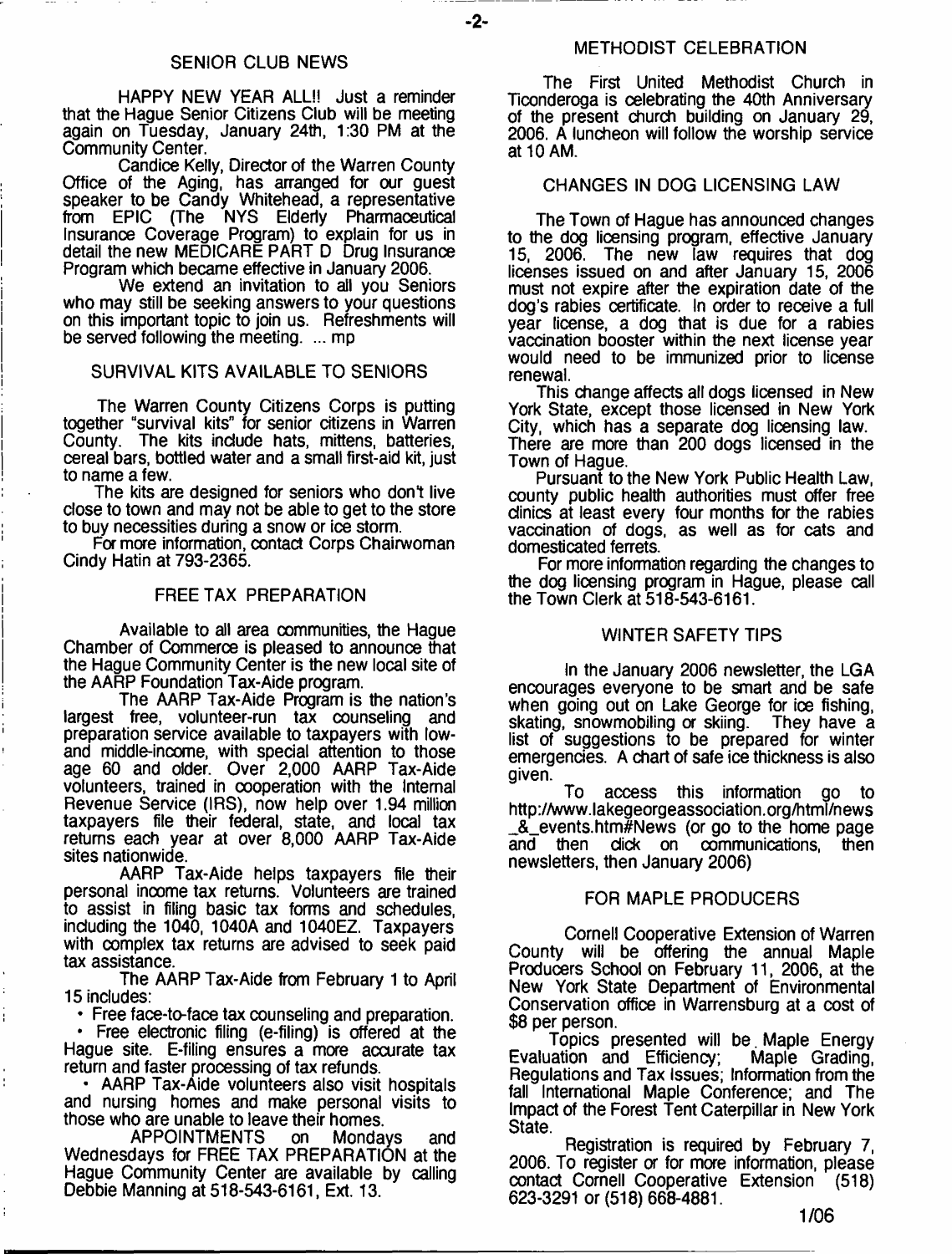#### MEOLA QUESTIONS FINANCES

The finances for the Town of Hague appear to be quite healthy. But could they be even better? That is the question that former Town Board member Rudy Meola has been asking.

As we noted in the November Hague Chronicle, the Town had an unexpended balance of \$1,124,487 for 2005 - largely from its revenue from the county sales tax. When applied to the 2006 Town Budget, it helped offset expenses creating no need for a town tax. This large sum of money has been kept in several different accounts. Meola wants residents to be aware that the revenue is highly dependent on the county sales tax and that the money has been sitting in low-yield accounts.

Meola has told *The Hague Chronicle*, "Supervisor Belden has had the authority to invest these funds but for the first 3 months of 2005, they were in a checking account and then some were moved to accounts yielding only 0.6 % to 2%. He has not been investing these funds productively for the taxpayer."

In the end of the year meeting while still on the Board, Meola stated, "The town has no town tax for 2006, but this gives us a false picture of town finances. Appropriations for 2006 have gone up 13%. Town taxes would have to support these expenditures if there were no sales tax<br>revenues. The tax rate for the fire district is The tax rate for the fire district is \$.442Ahousand, but if we were to add the additional \$195,000 subsidy in the 2006 budget the rate would be doubled to \$.889. It's time to start controlling spending."

Meola reiterated his concern about the low yield accounts at the January Board meeting. Newly elected councilwoman, Edna Frasier, asked him, "You were on the Board then Rudy, why are you bringing it up now?" He replied that he did not want these mistakes to continue.

Councilman Gladu at that meeting said the Finance Committee is going to meet to discuss an appropriate plan. Supervisor Belden said that a meeting has been set up with the bank.

### CONSUMER CREDIT CENTER OPENS

Consumer Credit Counseling of Central New York has opened a satellite mobile counseling center at the Cornell Cooperative Extension Education Center located on 377 Schroon River Road in Warrensburg.

Counselors from Consumer Credit Counseling Service will be available for appointments the third Tuesday of every month. CCCS, a nonprofit organization, provides free financial counseling and debt repayment services at lower fees than out-of-<br>town competition. The organization provides The organization provides<br>t counseling also. For an phone and Internet counseling also. appointment or information call (800) 479-6026 or call Cornell Cooperative Extension at 518-623- 3291 or 668-4881 and ask for the financial educator.

Winners in the recent holiday fundraiser held by the Ticonderoga Festival Guild have been announced. The blue and gold quilt made by Marge Costello was won by Jeanne Chesney. Certificate winners were: Olde Mill Cafe, Grace Trombley; Frenchie's Restaurant, Tom Valenti; Two Brothers Meat Market, Ruth Allen; Carillon Restaurant, John Gonyea; Ti Pi dinner, Rod Geer; Ti Pi pizzas, Sue Huestis; Jay's Sunoco, Ruthie Dedrick. The season ticket to 2006 summer Guild concerts went to Kristin Bianchine.

Artists have been booked for six Tuesday<br>ing concerts and six Arts Trek free evening concerts and six Arts Wednesday morning programs for 2006. Opening night, July 11 will feature The Brits, returning by popular demand to present another program of Beatles music. Other events will be announced in the March membership mailing.

The Guild office at 121 Montcalm St. is closed for the coming month. Contact the Guild by mail at PO Box 125, Ticonderoga, NY 12883.

#### AIRPORT EXHIBITION

The Albany County Airport Authority announces the opening of a new exhibition in the Albany International Airport Gallery from January 15 - February 19, 2006.

The exibition, "Saving Troy: A Year with Firefighters and Paramedics in a Battered City", consists of photographs taken by author and photographer William B. Patrick during the year he spent documenting the Troy Fire Department's 1st Platoon for his recently released book.

"Saving Troy" is a compelling and unique chronicle that takes the reader not only inside the action on fire and emergency medical calls, but transports us to the emotional core of the desperate situations it re-creates.

The Albany International Airport Gallery is open from 7:00AM - 11:00 PM daily. For additional information, contact Sharon Bates at (518) 242- 2241 or e-mail [arts@albanyairport.com.](mailto:arts@albanyairport.com)

#### ENVIRONMENTAL SCHOLARSHIP

The Greater Adirondack Resource Conservaton and Development (RC&D) Council is pleased to announce its 9th annual scholarship competition for the Charles Lathrop Pack Scholarship.

Students 15-17 years old have an opportunity to compete for winning a stay for one week this summer at DEC'S Environmental Education Camp in Warrensburg, NY. Sessions *run* from June 25 through August 5.

Entries should be received by February 15, 2006. For more information contact: Greater Adirondack RC&D Council, 60 Pack Forest Road, Chestertown, NY 12817.

*There is only one success...to be able to spend your life in your own way*

...Christopher Horley, author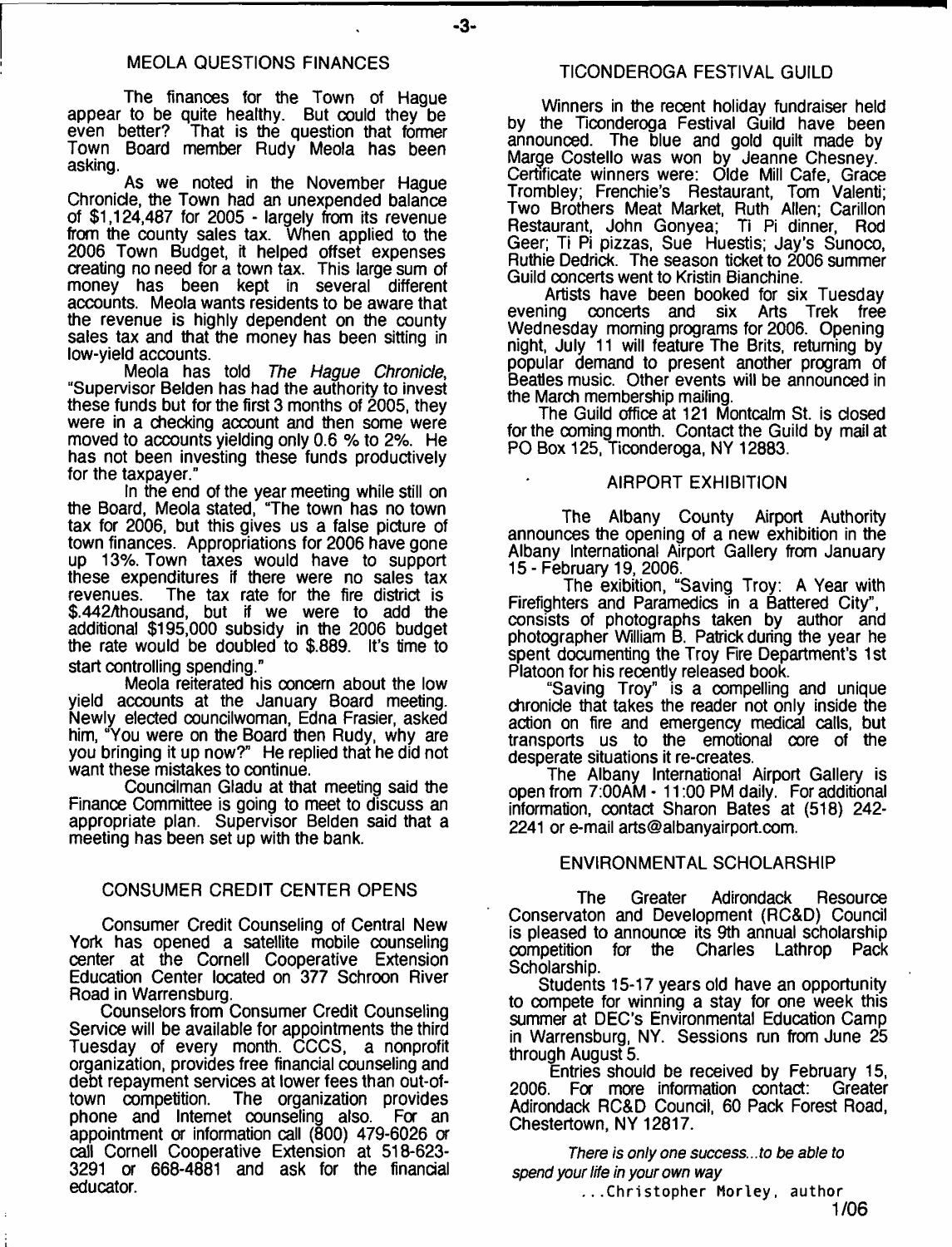$-4-$ 

Chairman David Swanson, and members Rolly Allen, John Brown, Costello, Peter Foster, Pam Peterson, and Katy Wells were all present.

### HVFD. f 25.5-1-161 West Hague Rd. OC-1

The Board approved a recommendation to the Zoning Board that they approve the variance request for a front line setback because the Fire Department is a public service organization supporting the health and welfare of the community.

More. (43.5-2-35) Dock Rd. Hamlet/TR-1

The applicant wishes to add wooden decks and walkways over existing concrete patios with a slight increase (0.48%) in size. Construction will be within 50 ft. of the shoreline so a recommendation is needed for ZBA review. A site visit was scheduled. Harrison. (43.17-1-1) Lakeshore Dr. TR-1

The applicant requests permission to build a 4 ft. fence along their property line. The new fence will be built on an existing 2 ft. berm and will be an extension of the 6 ft. fence already in place. Permission was granted in 1997, but the project was not completed. A variance will be required for relief from the sideline setback. A more detailed drawing was requested by the Planning Board and they scheduled a site visit.

#### Other Business

For those of you following the saga of the confusion concerning the definition of square footage, the Board approved a motion to remove the second sentence from the definition of square footage and send the revision to the APA for review. (That<br>sentence reads: "Notwithstanding the "Notwithstanding the foregoing, the square footage of structures for purposes of applying the shoreline setback restrictions shall be a gross measurement, which includes the floor space of attics and attached decks, porches, stairs, ramps, porches, stairs, ramps, garages and other similar components of the main structure.")

Attorney Mark Schachner will lead a workshop at the Hague Community Center at<br>6 pm on January 23rd for all interested 6 pm on January 23rd for all interested Planning, Zoning and Town Board members.

David Swanson, Cathy Clark and Dan Belden will meet with Town Attorney Viscardi to discuss the issues related to the accessory structure located on the Van Wirt property.

The annual year-end meeting was held on December 28 at 4PM with all members of the board present. The bills for the month were audited and authorized to be paid. It was noted that the highway department was well over budget for the year and bills would have to be paid from the general fund.

A moment of silence was observed for Frank Carney and Carol Brown.

The Board reviewed the final warrant for 2005 and authorized the supervisor to pay warrant in the amount of \$18,567.17.

Authorization was given for Tim Costello a William O'Leary to attend WWTP conference in March. (This was later changed at the organizational meetng on January 5 to authorize Tim Costello to attend this conference, since it is part of his on-going education as head of the sewer department.)

George Farinick has been hired to install the new boiler at the highway garage. It is still being worked on. It has been very difficult to find someone to install and service the boiler, since it was purchased direct. Most jobbers will not provide installation only, but will want to supply the item to be installed.

It was reported that an accident took place three weeks ago with one of the highway trucks. No tickets were issued but the supervisor stressed the need to the highway superintendent that any accident must be reported to the insurance company in a timely manner.

Rudy Meola, one of the outgoing members of the board, thanked the board for its cooperation during the past four years and said, "It's been a privilege to have<br>served the people of Hague." Included in his served the people of Hague." accomplishments he mentioned promoting open government and accountability, working for a sense of direction, recruited members for the Planning and Zoning Boards, helped enact the Junk law, worked on several innovative programs for you and initiated the townwide garage sale.

Mr. Meola as a follow up to the question he raised at the December 13, 2005 meeting asked Supervisor Belden if any of the \$800,000 in the checking account earning 1.39% interest had been invested in a higher earning money market account. Mr. Belden replied that it has not. There will be a meeting set up with the town's official depository to review the town's accounts.

Coundlmen Megow and Patchett also expressed sincere thanks to the Board and the people of Hague.

Resolution #69 of 2005 was adopted supporting the town's application for funding for the purchase of television equipment necessary to inspect and insure proper maintenance of our sanitary sewer lines and related underground facilities and will share equally with all other co-applicants in the project.





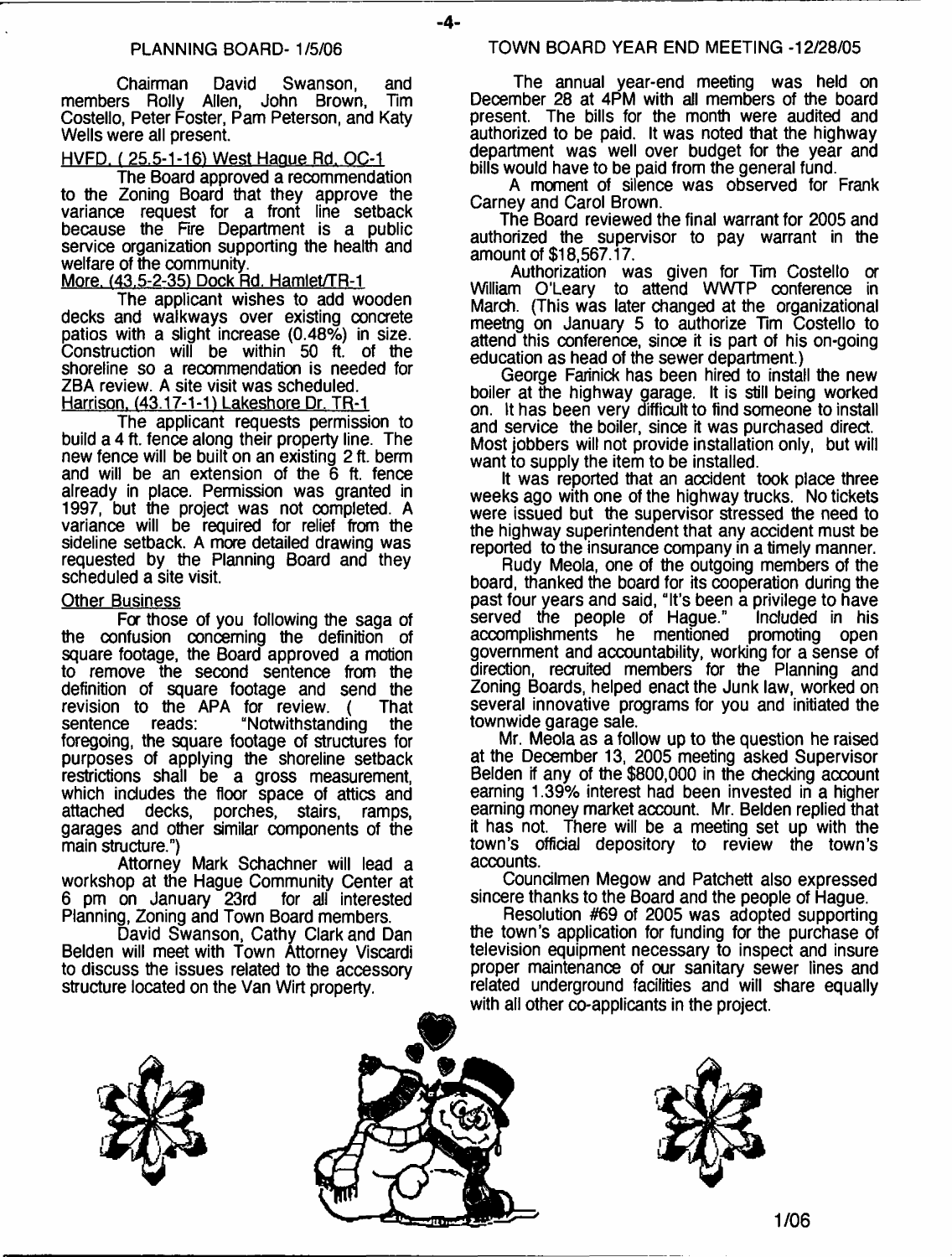The first meeting of the new town board was held on January 5, 2006 at 6:30PM when it held its organizational meeting.

The oath of office was administered by the town clerk to new members of the board, Edna Frasier, Tom LaPointe, Art Steitz and to Dan Belden, Supervisor. The board adopted the following:

The regular meetings will be held the second Tuesday of each month at 6:30PM at the Communty Center preceded by the audit of bills at 6:00PM.

The official depository - Evergreen Bank, Bolton Landing Office

Official Newspaper - Glens Falls Post Star

The mileage rate will be \$.36 per mile.

Investment of surplus funds - The Supervisor is empowered to invest surplus funds to draw interest for the accounts from which the funds are withdrawn.

Authorization for town officials to attend Association of Towns meeting in NY City in February.

Petty Cash Funds: Town Clerk, \$25; tax collector, \$100; town park \$50; Justice, \$50; Supervisor, \$100.

Contracts with American Legion \$300; Hague Volunteer Fire Dept. \$195,000; Veterinarian, \$150; Hague Senior Citizens Inc. \$2,500, Community Action Agency, \$2,200; Senior Citizen transportation once a month to Glens Falls, \$185 per trip, not to exceed \$2,220 annually.

The following appointments were made:

Budget Officer - Supervisor Belden Records Management officer - Debbie Manning Tax Collector - Debbie Manning Zoning Enforcement Officer - Cathy Clark Town Naturalist - David DeFranco

CCenter Coordinator - Bertha Dunsmore

Health Officer - The Town Board is designated as the Board of Health

CARE Program Officer - Sheryl Bailey; Viola Vassallo, Deputy Program Officer

Dog Control Officer/Animal Control Officer, Dog Enumerator - Linda Benway

ZBA Chairman - Robert Goetsch

ZBA reappointment to Dec 2012 - Martin Fitzgerald II

Planning Board Chairman - David Swanson

Planning Board reappointment to Dec 2012 - Roland Allen

Town Park Commission - Michele Gautreau, reappointed to Dec 2008

Deputy Town Supervisor - Art Steitz

Deputy Highway Supt - Chester Frasier

Town Attorney - Dominick Viscardi who will provide all legal services, including litigation.

The Board also approved a holiday schedue,<br>their committee appointments, adopted made their committee appointments, adopted employees salaries and adopted a Procurement Policy.

*I cannot give you the formula for success, but I can give you the formula for failure, which is: Try to please everybody.* ...Herbert Bayward Swope, journalist

#### TOWN BOARD MEETING - 1/10/05

Supervisor Dan Belden, returning councilman Dick Gladu, and newly elected councilpersons Edna Frasier, Tom LaPointe and Art Steitz were all present.

After the Pledge of Allegiance a moment of silence was held for Kenneth Frasier.

Linder public comments, David Dunn, Co-President of the Hague Chamber of Commerce discussed a new visitor's center in<br>Lake George. Thirteen municipalities around Thirteen municipalities around Lake George have been invited to participate in the Warren County room which will have touch screen access to the Chamber website and have information on the area. Each town has been asked to contribute toward the cost of the room.

Karen Laundree, the other Chamber Co-President discussed upcoming Chamber of Commerce events. They will be sponsoring the Winter Weekend in February and also have organized a free tax service for Seniors and others who may need it. The service, staffed by volunteers, will take place at the Community Center starting on February 1st and running through April 15th.

George Farinick reported that he is installing the new boiler in the Town Garage and it should be operational by the weekend. He is also working to update and repair electrical controls and insulation so that the area will be up to code.

Rudy Meola, former Town Board member, discussed several concerns about the Town finances. (His concerns are reported on page 3.)

The Town Board has several committees each with 2 Board members. We are listing the members this month so that you will know whom to contact on the various issues. The first name is the chairperson of the committee.

Assessor/Justice - Gladu/Steitz

Councilman Gladu reported that they are still trying to nail down the equalization rate for this year.

Buildings & Grounds - LaPointe/Steitz

Councilman LaPointe plans to meet with Lu Megow and Mike Manning.

**Enhancement - Frasier/Steitz** 

Coundlwoman Frasier will talk to the members of the Town Enhancement Committee. Councilman Gladu expressed the view that this committee could serve as the overview of the various committees that work on planning (eg. brookside, streetlights, downtown enhancement, parking) to make sure all the pieces get put together in the context of an overall downtown plan.

CARE - Frasier/Steitz - No report yet as new committee members have just taken office.

Con't on page 6 - Town Board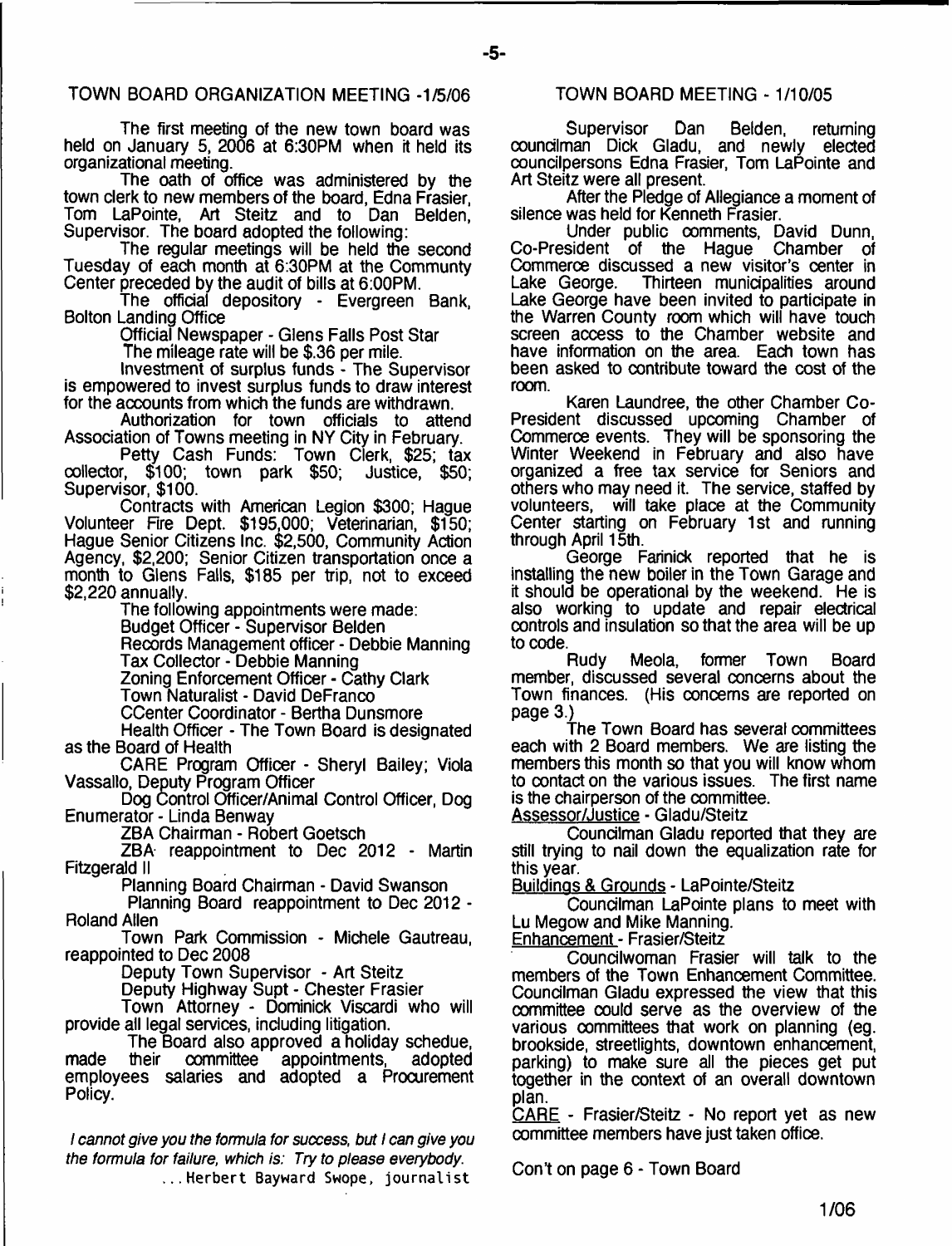Supervisor Belden has set up a meeting with a financial planner to address some of the issues raised by former Board member, Rudy Meola. Fire - Steitz/Gladu

Councilman Steitz reported that the department picked up his son, Dan Steitz, who had a heart attack while out grooming snowmobile trails. (We wish Dan a speedy and full recovery!)

Hiohwav - Gladu/LaPointe

Highway Superintendent Don Smith will fill in for Dan Steitz who worked for the Highway Department. Councilman Gladu has talked to Don Smith about a capital plan and looking at an equipment replacement strategy. They will sit down on a monthly basis to look at, and clarify, some of the financial issues. Money has been set aside for a salt shed which still needs to be built.

Insurance - Frasier/Gladu - No report yet.

Museum & Historian - Frasier/LaPointe - No report yet. Personnel - Gladu/Frasier

Councilman Gladu reported that there are "a few things I'm looking into" and there is a need to look at employee job descriptions and assessments. Plannina/Zonina/Stormwater - Gladu/LaPointe

ZEO Cathy Clark reported on permits and variance requests. She reported that the HVFD attorney will be present at the next ZBA meeting. The Planning Board is working on code modifications. There will be an open workshop on January 23rd for the planning, zoning and town board members. There is also a zoning conference in Saratoga with a fee of \$29 per person. The Town Board approved funding for any members of the boards who want to attend.

Recreation/Promotion - LaPointe/Steitz

Councilman LaPointe discussed working on snowmobile access to the lake and finding out about the feasibility of a stormwater catch basin at the Fish & Game dub.

Sewer District #1 & #2 - Belden/Steitz

Supervisor Belden reported that they will meet this week with the engineers and hope to have a cost by April. Hague has been allotted 2.9 million from the previous grant and a state grant is possible but they need to know how much funding is needed before applying.

Town Park/Beautification - LaPointe/Steitz- No report yet.

Transfer and Recycling - Steitz/Gladu - No report yet. Youth - Frasier/LaPointe

Former Councilman Meola has a 2 - year appointment on the Warren County Youth Board which continues until the end of this year.

# Under unfinished business, the Board:

1. Learned that there is an opening on the Board of Assessment review and Coundlman Gladu suggested there is a need for a process to look at candidates.<br>2. Continued a discussion about Martin A

2. Continued a discussion about Martin Agency building. There is currently still on file an outstanding lien of \$63,000. The DEC says the town would be eligible for help with removal of the underground tanks. There were conflicting ideas on whether the town should pursue the matter but they decided to wait for 60 days to get more information before making any further decision.

Under communications & petitions, the Board:

1. Acknowledged receipt of a letter (only parts of which were read) from Denis Glennon in reference to cellular phone service. Neither Verizon nor Cinqular responded to previous requests for information but board members Belden and Gladu will look into it again.

### Under new business, the Board:

1. Acknowledged receipt of the treasurer's report from the HVFD.

Approved resolution #41 to enter into a contract with the Hague Fish & Game Club for an amount not to exceed \$500. The club will be sponsoring an Adult & Youth Fishing Contest on February 18th, 2006.

Approved resolution #38 for an expenditure of \$7,125 as Hague's share of the Warren County room in the Lake George Visitor's Center. The money will come out of the occupancy tax funds under the miscellaneous code.

4. Approved a request by the Chamber of Commerce to use the Community Center for the Annual Arts Fair on August 5 & 6, 2006.

5. Approved resolution #39 for the annual designation of the Community Center as the polling place in Hague.

6. Approved resolution #40 to enter into an agreement with the Chamber of Commerce for<br>\$10,000 for the year. Although more was  $$10,000$  for the year. budgeted, this amount is the maximum allowed<br>by law. This money is coming out of the This money is coming out of the occupancy tax funds and if more money is needed it is subject to public referendum.

#### The Supervisor:

1. Reported that Route 9N from foot of mountain to center of town is scheduled to be redone paving and guardrails - in 2007. The Board then approved the hiring of Graham Bailey to represent the town on the project. Mr. Bailey has done work with the state and will submit plans to include walk and bicycle lanes. He will submit a proposal for the hourly rate and scope of service which the Board will go over at the next meeting.

2. Suggested that Dottie Henry, of New Hague Road, write a letter requesting the extension of cable service and then the Town can pursue it.

3. Discussed work on the parking lots.

4. Heard that R&R auto rebuilders at 494-4307 will take any old cars away and individuals can call that number.



1/06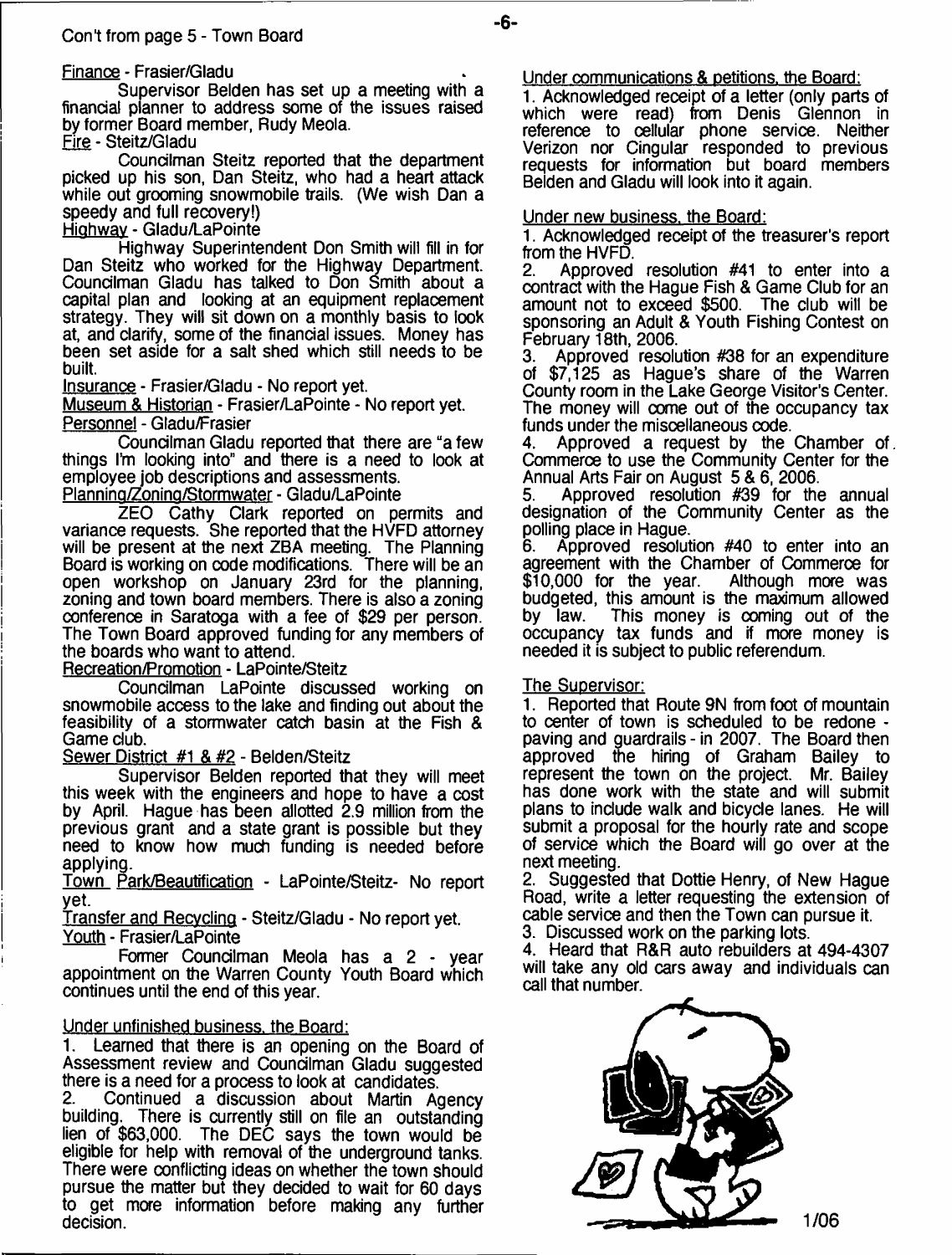# *-SOUNVIHGS-*

BORN: Kellan Stewart Bartlett on December 23, 2005 to Karen and Jud Bartlett of<br>Sanbornton, New Hampshire. Proud Hampshire. grandparents are Enid and Ken Engler of Hague and Ticonderoga.

DIED: L. Rodman Collins, of Tallmadge, Ohio in March of 2005 a few weeks after the death of his wife of 64 years, Clara. Survivors include his sons John F. of Tallmadge and Paul H. of Elberon, NJ.

DIED: Franklin E. Carney, 90, Sabbath Day Point, Hague, on December 21 at his residence. He is survived by his three daughters, Patricia Bartlett, Ticonderoga, Margaret Chamberlain, Keithville, LA, and Pamela Bresett, Sabbath Day Point, one brother John K. Carney, Queensbury. 14 grandchildren, 26 great-grandchildren and four great-great-grandchifdren.

DIED: Carol Will Brown, 65, Pine Cove Road, Hague, on December 25, 2005 at Glens Falls Mrs. Brown was an active member of the Hague Senior Citizens, Historical Society and Home Bureau and was also a member and past president of The Rotary Club of Northern Lake George. She is survived by her husband. Martin H. Brown, a step-daughter, Valerie DuPrey and a stepson, Gregory, both of Rochester, one sister Louise Halloran, Florida, six granddaughters and seven greatgrandchildren.

DIED: Kenneth Scott Frasier, 33, Schuylerville, on January 5, 2006 at the Saratoga Hospital. He was the son of the late Stanley C, and Patricia Duell Frasier. He is survived by one daughter and six siblings, including John Frasier, Hague.

DIED: Evelyn G. Wiltsie, 88, Hague, a former resident of Scotia, NV, on January 13, 2006. **She was a daughter** of **the late Frank and Jessie** Martin, who summered at Indian Kettles since the 1940's. Mrs.Wiltsie retired to Hague in 1975 and has been a year-round resident since that<br>time. She is survived by her son-in-law She is survived by her son-in-law Thomas B. Azer, sister Shirley Weisgerber,<br>Scotia, several grandchildren and greatseveral grandchildren and grandchildren.

The following names have been added to the Memory Tree since the December edition. A total of \$521 was raised for the benefit of the Hague Emergency Squad.

MEMORY TREE

Jo Arata, Joe Bach, Anna Balcom, Ralph Balcom, Barnaby Family, Tom Beadnell, Joan Belden, Joe Belden, Charlie Belden, Gerald Belden, Howard Belden, Mabel Belden, Margaret Frasier Bolton, Harold Bolton, Adolph Contreni, Bertha Reiff Crabbs, David Dent Crabbs, John David Crabbs, Edward Hubley Crabbs, Eliza Hamilton Crabbs, Edward Hamilton Crabbs, Deek Decker, Ervin DeGraff, Edward Dunklee, Dottie Engler, Howie Engler, Adolph Englert,

Fred Fish, Myra Fish, Colonel Fitzgerald, Charley Fitzgerald, Alice Frasier, Lee Frasier, Hazel Frasier, Harry Frasier, S. Richard Frasier, Guy Fuller, Roland Forgette, Ron Grasier, James Patrick Gunning, Anne Gustafson, Harold "Beezer" Hall, C. Robert Hayes, Edwin and Peggy Hinck, Donald "Traveler" Jordon, Dave Jordon,

Gordon "Hubcap" May, Roy Meeker, Paul Meeker, Gladys Meeker, Alfred Ostrander, Claire Piantadosi, Ginny Plass, Martha Kuck Reiff, Jack Reynolds, Erlo Schoder, Mable Smith, Leaman **"Tink" Snow, waiter** and **Coietta Sperling, Fred** Spreeman, Carlton Stacy, Richard Stormer, Sr., Robert Streeter, Nick Turano, Pete Waters.

# SECOND MARKING PERIOD HONOR ROLL

The following Hague students have been listed on the second marking period honor roll at Ticonderoga High School: Grade 12:

*First Honors* - Sarah Bissell *Second Honors* - Andrew Trombley

Grade 11: *First Honors-* Akashia Swinton, Kacheena Trudeau *Second Honors-* Janine Best

Grade 10: *First Honors* - Samantha Abare

Grade 9: *First Honors* - Jared Best, Brendan Carberry, Shane Graser *Second Honors* - Molly Ginn

# MIDDLE SCHOOL OMISSION

OOPS! We made an error of omission in last month's list of Hague Middle School students who achieved High Honors and the Sentinel Merit<br>Society for the first marking period. We Society for the first marking period. congratulate William Lawrie, 6th grade student from Hague who achieved this honor and apologize for the omission.

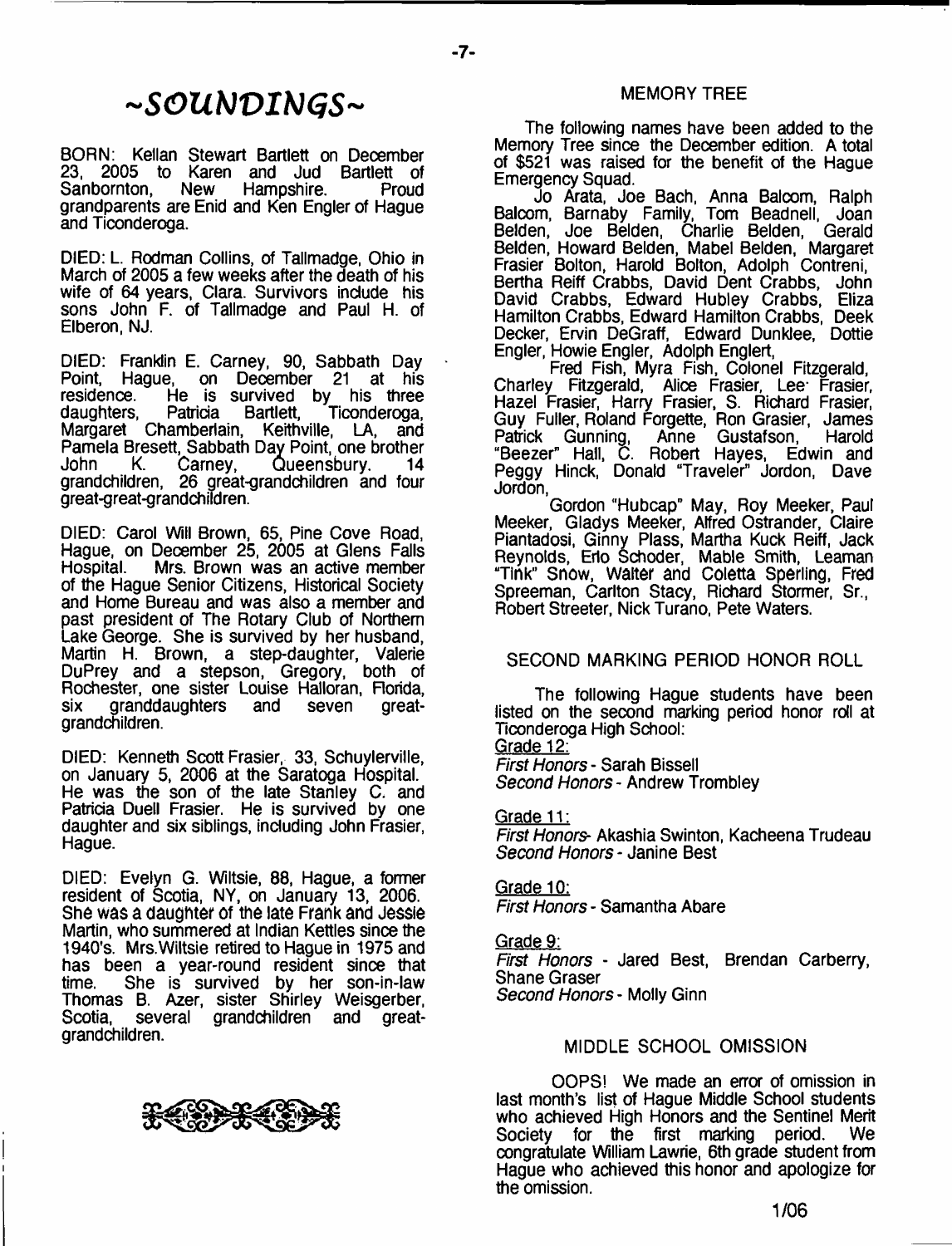**First in a series of articles about Hague residents leading up to the 2007 Bioentennial.**

-8-

#### REMEMBERING HAGUE - FRANK CARNEY by Judy Stock

Frank Carney, a beloved Hague native, died on December 21, 2006 at the age of 90.<br>The following contains portions of his The following contains portions of his recollections during a conversation at his home in September.

Frank was born on the kitchen table at Sabbath Day Point on June 29,1915, the son of Lillian and Bruce Carney. Frank's grandmother was the only living relative of the soldier to whom the Sabbath Day Point Patent had been given and therefore was the heir of the Sabbath<br>Day Point property. The land had been farmed The land had been farmed by the soldier and contained a farmhouse. Frank's grandparents, Franklin Edson and Adele Carney, moved to Sabbath Day Point in 1888 on the day of the big blizzard.

The farmhouse was used as a tourist home and branched into a hotel. During the summers as a youth Frank worked at the Sabbath Day Point Hotel. He was "forced into laundry duty", helped the chef in the kitchen and then he had afternoons to himself. An early entrepreneur, he had 3 boats that he rented out. Frank remembered a tornado which blew the roof off the laundry and overturned the chicken coop and the silo. Roy Bennett was a local builder who put the roof back on the laundry but they didn't use the chichen coop again.

At Sabbath Day Point there were 14 stalls for cars (which arrived by boat); 3 tennis courts - a dirt one by the Lake and 2 clay ones by the house. The Sabbath Day Point House was the first hotel to have electricity. They used a Dodge generator with batteries which was set up in the laundry. The water for the hotel came from a spring across the road which was built over the conduit. Snug Harbor Cabins were over the conduit. Snug Harbor Cabins were built in the 1950's the first three by Frank Fitzgerald and Frank himself built the other seven.

The last expansion of the hotel was the lobby in the 1920's. There were about 50 rooms in the main building. Archibald and Austin bought the property in about 1950. Frank's brother, Jack, continued to run it until it was tom down.

Frank went to the local district #5 school [the current Heintzelman residence on Lakeshore Drive] until 8th grade when he went to the new Hague Central School - one of the first central schools built in the early 1930's.

The original principal was replaced by Morgan Chester who came from Luzerne. Frank knew Mr. Chester as principal when he was a student and later when he was on the Board of Education. (Frank was on the Hague School Board for 18 years and served some of that time as its president.). Frank said of him, ""Morgan Chester did more for Hague than anyone before or since. He was liked by everybody. He knew how to handle kids and people. If two boys were fighting he would put boxing gloves on them and let them fight til they were done."

When Frank was a Sophomore, he and John Carpenter and Bemie Clifton got together and rented the old Trout House from RJ Bolton (which was then across from the Wheeler House near the boat dock). The place was used as a movie theater in the summer and they moved the chairs and created a basketball court (the Hague School auditorium ceiling was too low for basketball - later a gymnasium with<br>additional classrooms above was built). Thev additional classrooms above was built). played their first basketball game against Horicon. Frank was very proud to remember that they charged admission and earned enough money to buy their uniforms. Ticonderoga had purple so they chose red and gray. They had 10 students playing including 2 grade school students.

After graduation in 1933, Frank attended the Manlius Prep School and then the Casey Jones School of Aeronautics in Newark, New Jersey to study mechanics and welding. He worked briefly in a machine shop but they were not paying for working on Saturdays so he went back to Sabbath Day Point.

In 1937 he opened a gas station and in 1940 married Rosemary Hopkins. In 1941, a "GE bigwig" **got** his **car** stuck **on Tongue** Mt. and **after Frank got** him out he offered Frank a job at GE. In 1945 he came back to Sabbath Day Point. He had a dump truck and "worked with the Lambert boys" cutting ice. By March the ice houses were filled and he then worked his sugar bush.

Frank recalled that during the depression about half of the tourists came to the area. Many of the summer places were for sale and people couldn't pay taxes. But no one could buy them, and the town didn't want them, so people were able to hang on to their houses.

And in a recollection of local politics Frank said his father, Bruce, was the Town Supervisor and that "all politics took place at Keenan's store - not in public meetings."

One of the many things Frank will be remembered for is his maple syrup. It finds its way each year to many places in the United States.

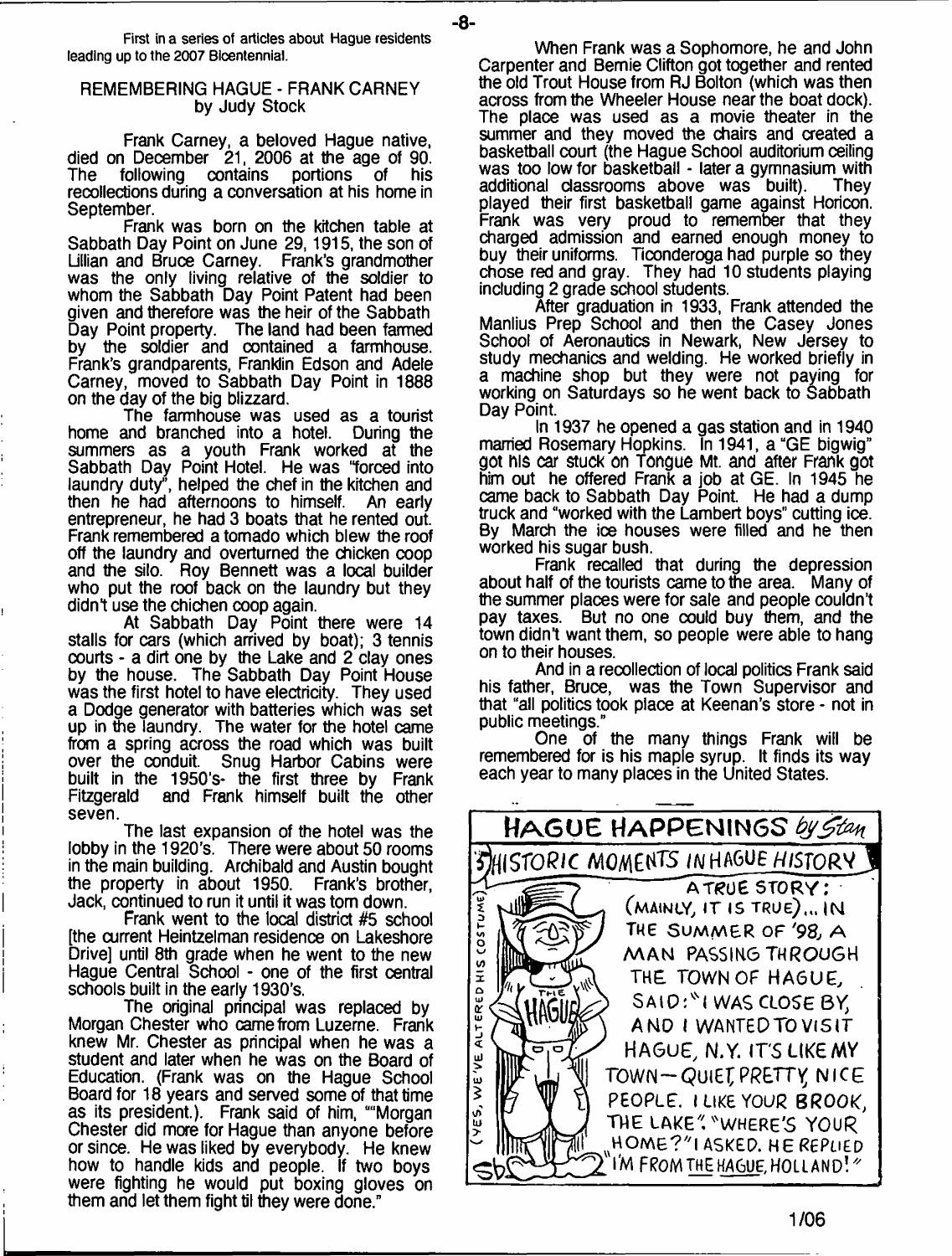-9-

Are you up to your ears in left-over Christmas packaging etc.? Here is what you can do! For those disgusting "peanuts" that fill up boxes and stick to everything in sight - you can return them to any UPS store during regular store hours. The manager of the store in Saratoga Springs said they will take back foam peanuts. They will also take back packing boxes that are in good shape and they donate them to people who cannot afford to buy new ones. The donations are very helpful he said. There is no need to call ahead. The materials can be dropped off during regular hours.

Often the clothing boxes that department stores give with purchases can be returned to the stores where they were purchased. Queensbury's J. C. Penney Inc. store will take back any boxes customers wish to return and recycle them accordingly. This applies to most other department stores, too.

For Christmas cards - be creative. Use them next year for gift tags by cutting the backs off and using the fronts to attach to gifts. (I received a thank-you note written on a used Christmas card, with the back cut off.) I also have found that by cutting the pictures from the cards, art teachers, youth groups, Sunday School teachers etc. have found them useful in their classes by using them for post cards, scrapbooking, or making brand new cards next year.

And then there's the wrapping paper. You can save money (and trees) by saving reusable pieces of wrapping paper. Fold it neatly, or roll larger pieces on the empty rolls you have. Think ahead - you can wrap next year's gifts in doth napkins, tablecloths, bandanas or other reusabe fabrics as a way to give an additional gift and conserve at the same time. Try wrapping children's gifts in blankets or pillowcases. They won't care what their play station is wrapped in and might just be pleasantly surprised with a new bed covering.

Use your imagination and you will be able to save money with what you can reuse. These tips will save you money, reduce your garbage output and they will give you more storage space sooner!...

Thanks to these helpful tips from Melissa Guay, [mguay@poststar.com](mailto:mguay@poststar.com) Check out the<br>Web site www.make-stuff.com ....dh Web site www.make-stuff.com

#### KELLER JOINS LGA STAFF

The Lake George Assodation has announced that Grace Keller has been hired to be the environmental Development Assistant.

Keller currently resides in Bolton Landing, where her family ties go back over a hundred years. According to Walt Lender, the LGA's "Grace has tremendous energy and a very strong connection to the oommunity and the lake."

Weather in '05 and '06 has been in the national news with Hurricane Katrina being the biggest story. However, as this winter progresses,<br>unexpected occurrences are universal. The occurrences are universal. The Northeast and Chicago have had a lengthy spell of springlike conditions. Alaska has no snow but subtropical India does. Drought and grass fires rage throughout Oklahoma while Seattle, Washington has had 27 continuous days of rain. On January 14 tornado warnings were posted up through northern New Jersey.

This may turn out to be a remarkable winter but if it is, it won't be the first. The coldest was in 1816 which was called the year without a summer. 1827 through 1828 was known to be the warmest winter since 1757 when mud season lasted 5 months.

Back to the subject of our local conditions here in Hague - we enjoyed a true January thaw that may have actually started on Christmas day. This white Christmas started to turn a little gray as a fog and rain entered in the afternoon. Prior to that the third week of December was a prolonged snowy cold snap where temperatures dipped to 0 degrees and below. Since Christmas Day the temperatures have been in the high 30s and 40s and on January 14 peaked at 53 degrees.

The lack of sunshine has been notable with only four days out of the last 28 being bright. The reappearance of fog fortold yet another change. The flood warnings were posted then once again the coin flipped and the rain mixed to snow, the wind accelerated, the temperatures dropped to the teens and low 20s and 4 inches of snow fell.



**Ice forming on Lake George Hague Bay - January 17, 2006**

**photo by j. stock**